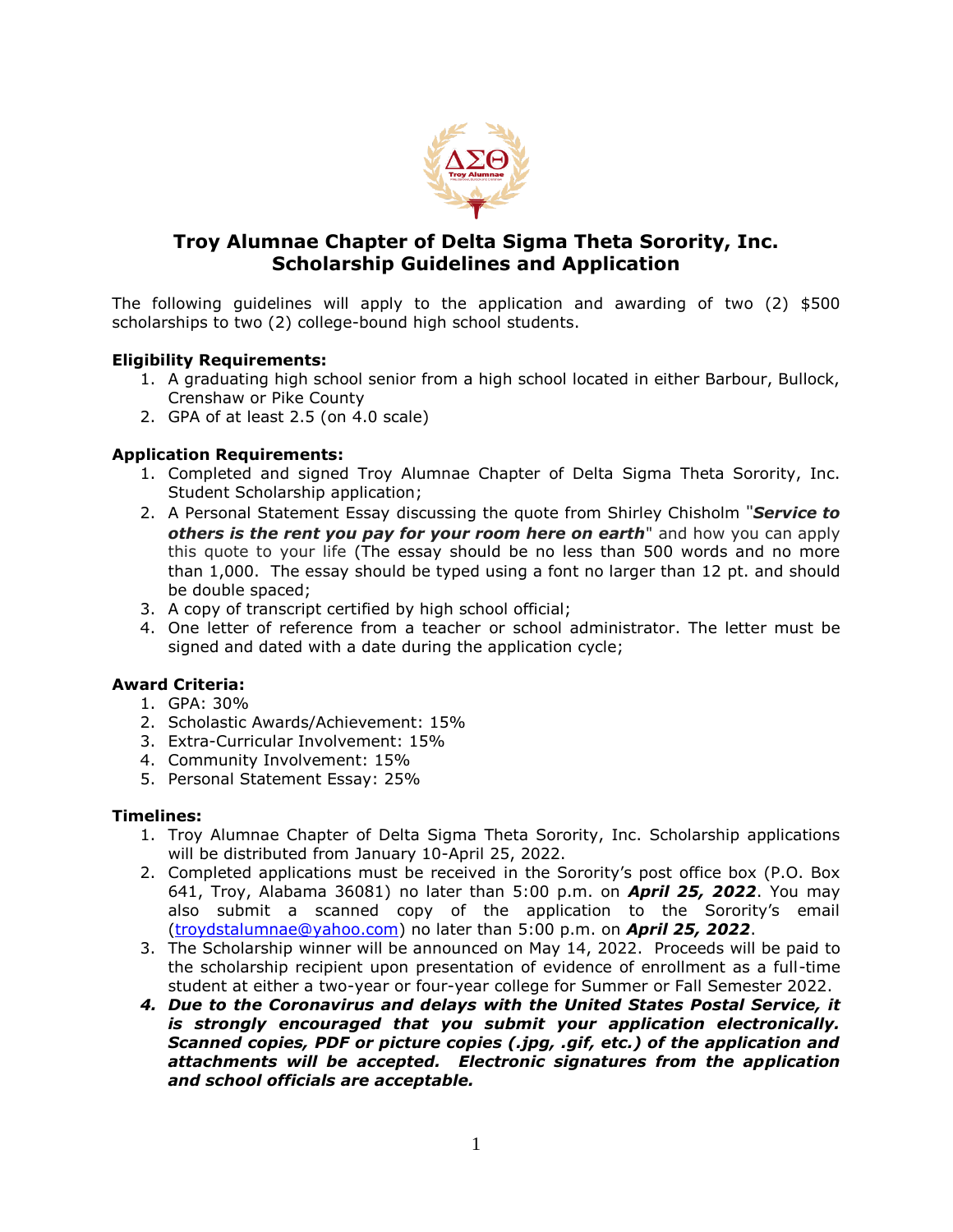

# **Scholarship Application**

| <b>High School Student Applicant</b>     |                                                                                                                                                                                                                                |
|------------------------------------------|--------------------------------------------------------------------------------------------------------------------------------------------------------------------------------------------------------------------------------|
|                                          |                                                                                                                                                                                                                                |
|                                          |                                                                                                                                                                                                                                |
|                                          | Address: Address: Address: Address: Address: Address: Address: Address: Address: Address: Address: A                                                                                                                           |
|                                          |                                                                                                                                                                                                                                |
| <b>High School Attending</b>             |                                                                                                                                                                                                                                |
|                                          |                                                                                                                                                                                                                                |
|                                          |                                                                                                                                                                                                                                |
|                                          | GPA: COMPLETE: COMPLETE: Anticipated Graduation Date: Complete: COMPLETE: COMPLETE: COMPLETE: COMPLETE: COMPLETE: COMPLETE: COMPLETE: COMPLETE: COMPLETE: COMPLETE: COMPLETE: COMPLETE: COMPLETE: COMPLETE: COMPLETE: COMPLETE |
|                                          | You may attach additional pages to provide the information requested below.                                                                                                                                                    |
| List scholastic awards and achievements: |                                                                                                                                                                                                                                |
|                                          |                                                                                                                                                                                                                                |
|                                          | List extra-curricular activities (school organization, activities, offices held, etc.):                                                                                                                                        |
|                                          |                                                                                                                                                                                                                                |
| List community involvement:              |                                                                                                                                                                                                                                |